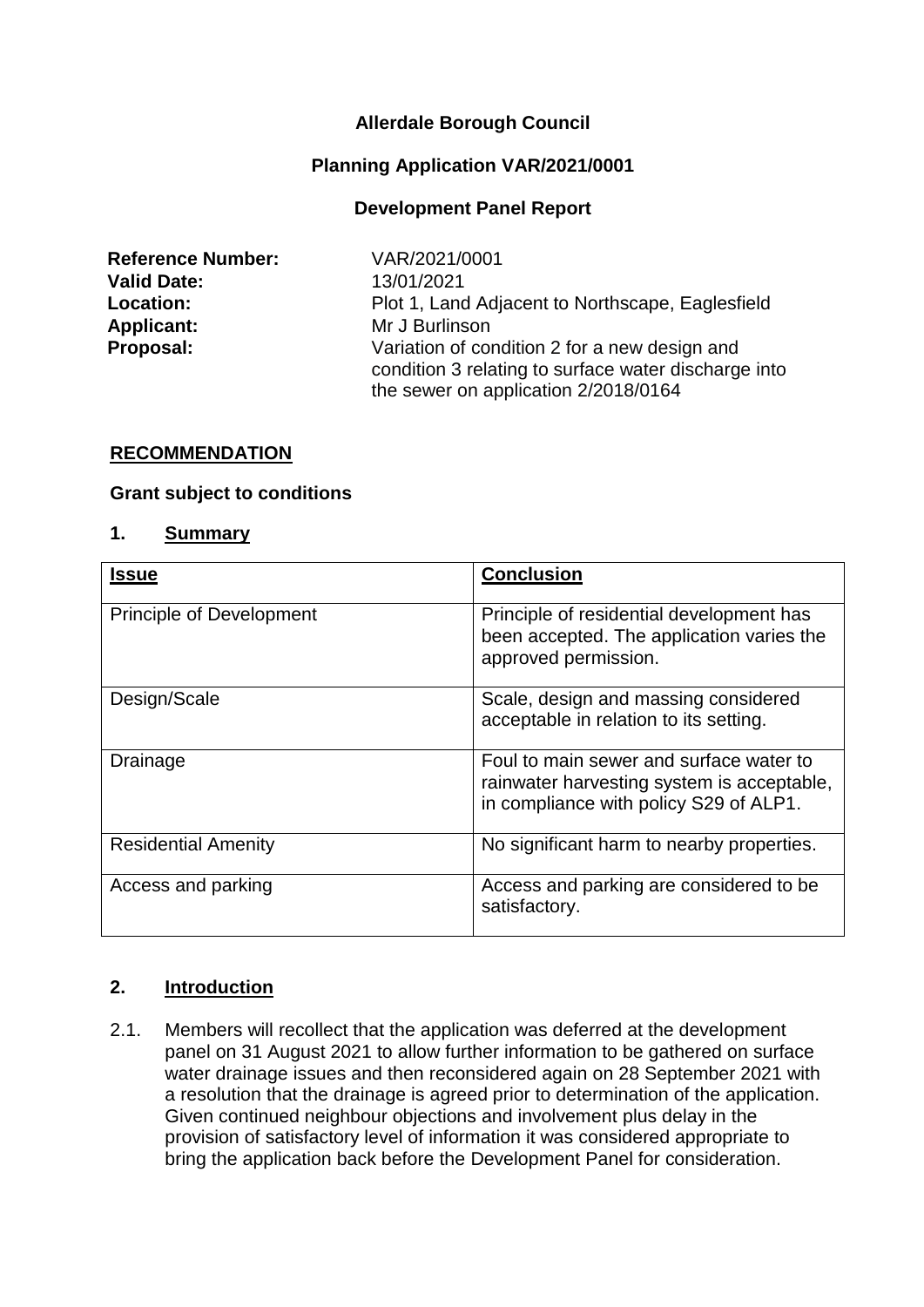- 2.2. The application was called in to be considered before Development Panel by Councillor Marion Fitzgerald.
- 2.3. The site has permission (2/2018/0164) for the construction of a single dwelling; however, the development has not been built in accordance with the approved plans. The exterior shell of the dwelling has been completed. This application seeks to regularise the changes to the approved scheme.
- 2.4. A temporary stop notice was served for a period of 28 days which required the cessation of all activities on site for the period up to 6 August 2021 which was being complied with. The notice was served to ensure that the construction of the approved development did not result in an unacceptable level of harm and achieved a satisfactory level of development with accurate plans which make adequate provision for satisfactory levels and gradients on site and the acceptable discharge of surface water drainage.

### **3. Proposal**

3.1. The Plans for consideration are:-

223-04020 Rev 01 Proposed Ground Floor Plan 223-04021 Rev 01 Proposed First Floor Plan Dwg No 18.18 - Location Plan – Amended plan received 7 April 2021 GRAF Rainwater Harvesting Solutions – The Platin Flat Tank System– Amended plan received 20 April 2021 Email from Richard Lindsay dated 20 April 2021 – Amended plan received 20 April 2021 DWG No 21.24.ELE - Elevations – Amended Plan received 30 July 2021 EAG-001-005 – Site Levels – Amended Plan received 30 July 2021 Dwg No 21.24.Site – Site Plan – Amended plan received 30 July 2021 Dwg No. 18.18.RW – Section through Retaining Wall – approved under CON1/2020/0027 21-406r001 - Drainage Report – Amended plan received 7 September 2020

# **4. Site**

- 4.1. The site is located within a prominent position, centrally located within the village of Eaglesfield on an elevated site. The site historically has been used as a small paddock area in connection with the existing single storey dwelling, Northscape. There are public highways and residential properties on both sides of the site.
- 4.2. The Grade II listed Croft Foot Farmhouse and adjoining barn are to the southeast of the site on the opposite side of the highway.

# **5. Relevant Planning History**

5.1. 2/2018/0164 – Full planning permission was granted for a single dwelling on 21 June 2018. The permitted dwelling externally had the appearance of a bungalow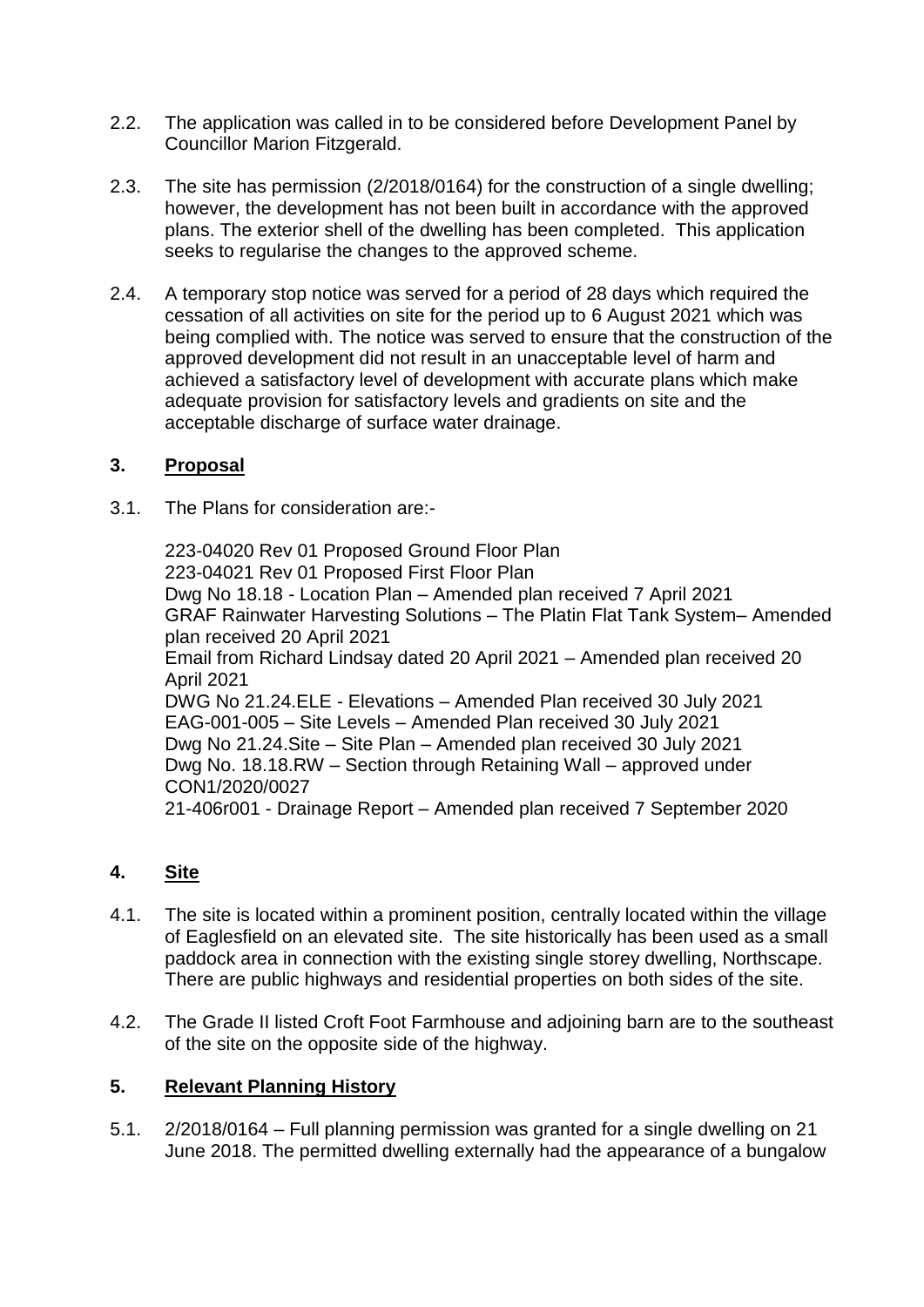albeit with first floor accommodation served by rooflights within the roof planes. There were no dormers or windows set within projecting gables at first floor level.

5.2. CON1/2020/0027 – Discharge of conditions - Approved

## **6. Representations**

### **Dean Parish Council**

- 6.1. Dean PC accepts that the building as it is at present will have less visual impact than what was approved in 2018, however comment that the site levels have been reduced and retaining walls are required on 3 sides. They seek assurances regarding the stability of the walls adjacent to the 'main' road and that next to the original bungalow North Scape.
- 6.2. The change to include extensive stonework is not in keeping with surrounding properties and listed buildings. No objections are made to the change to enclose the veranda however new windows have been added to the gable,
- 6.3. There is no mention of the Rainwater Harvesting system on the Variation application nor the correspondence/emails from the agent. Dean PC trust this system will be incorporated as per the original application and subsequent approval.
- 6.4. A further objection has been raised by Dean Parish Council recommending that the application is refused as the application does not have the necessary drainage details and United Utilities have stated that the application is unacceptable.
- 6.5. They indicate that the revised application is no better than previous application and also the resubmitted drawings do not reflect what has already been built. The builders have clearly flouted permission given at the start. The building has been dug into the site too low. They do not have permission for a full wall of stone cladding. They do not have permission for two gable end windows. They do not have permission for an additional roof light on the south side.
	- 6.6. A topographical survey was to be commissioned regarding the retaining walls. We have concerns about the stability of these after one between the site and the existing dwelling fell over. One retaining wall is close to the main road through Eaglesfield. We understood an earlier variation was going to be referred to the Planning Panel and we trust this is still the case. We urge you to make a site inspection.

### **Cumbria County Highways/Lead Local Flood Authority**

6.7. Providing that the access to the proposed dwelling is as previously approved under application 2/2018/0164, the Highway Authority have no comments to make on this condition. The retaining wall to the rear boundary of the property will support the highway verge, this will require the wall to be designed and built to Cumbria CC's Technical Approval Procedure for Developers Structures and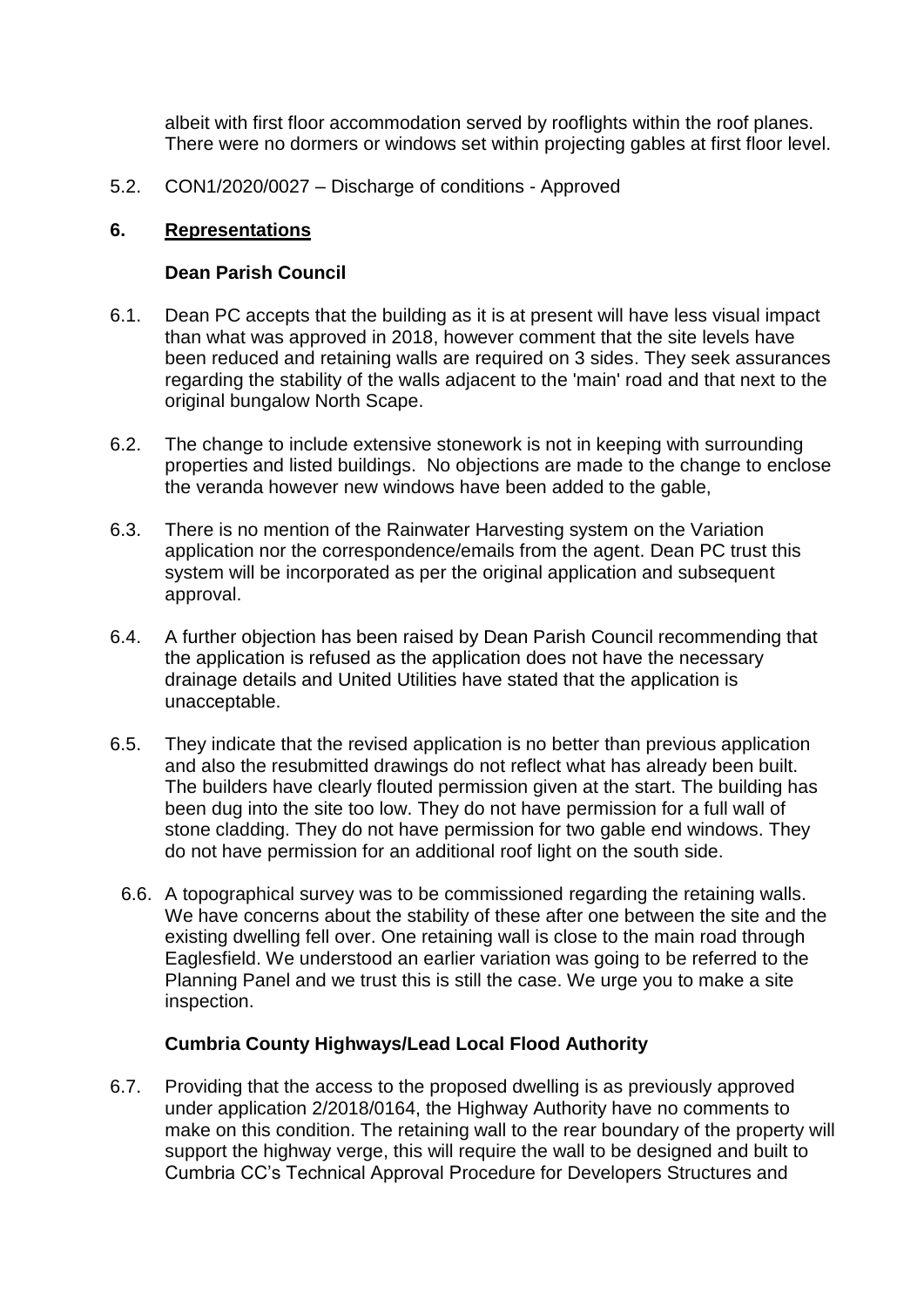works should not commence, or allow any person to perform works, on any part of the highway until receipt of an appropriate permit allowing such works.

- 6.8. The applicant has stated in their application form that the ground on the site is not suitable for soakaway drainage that was previously agreed. To provide further comment on this condition we would need to see evidence of BRE tests carried out on the site as well as their alternative drainage proposal.
- 6.9. Further to the information submitted by the agent that states that infiltration will not a suitable means of surface water drainage for this site, they now need to fully consider the hierarchy. There is an ordinary watercourse opposite to the site that they could connect to should they receive the correct permissions. If this is not achievable, they will then need to investigate whether or not they can connect to the highway drainage network. These steps need to be considered fully before it would be acceptable to join the combined sewer network. The LLFA are not yet in a position where we would recommend that this condition can be discharged.
- 6.10. The NPPG clearly outlines the hierarchy to be investigated by the developer when considering a surface water drainage strategy. We would ask the developer to consider the following drainage options in the following order of priority: 1. into the ground (infiltration);
	- 2. to a surface water body;
	- 3. to a surface water sewer, highway drain, or another drainage system;
	- 4. to a combined sewer
- 6.11. The LLFA have indicated that they have reviewed the amended drainage strategy documents and have noted that it is considered that connecting the surface water drainage into the watercourse opposite will be unachievable due to issues gaining access to third party land. However, the LLFA have requested evidence of the measures taken to investigate this option of the hierarchy deeming it unacceptable and indicate that if they cannot gain access to the watercourse on third party land and have no option but to connect to the combined system, they will need permission to do so from the water-body responsible, in this case, United Utilities.
- 6.12. The LLFA have indicated that the applicant has now sufficiently examined the drainage hierarchy in terms of alternative options from the mains sewerage system and subject to connection to a surface water sewer if available with the applicant gaining permission from the appropriate water company before making the connection have not raised any further objections or comments on the application.

# **ABC Environmental Health**

6.13. No response to date

# **Fire Service**

6.14. No objections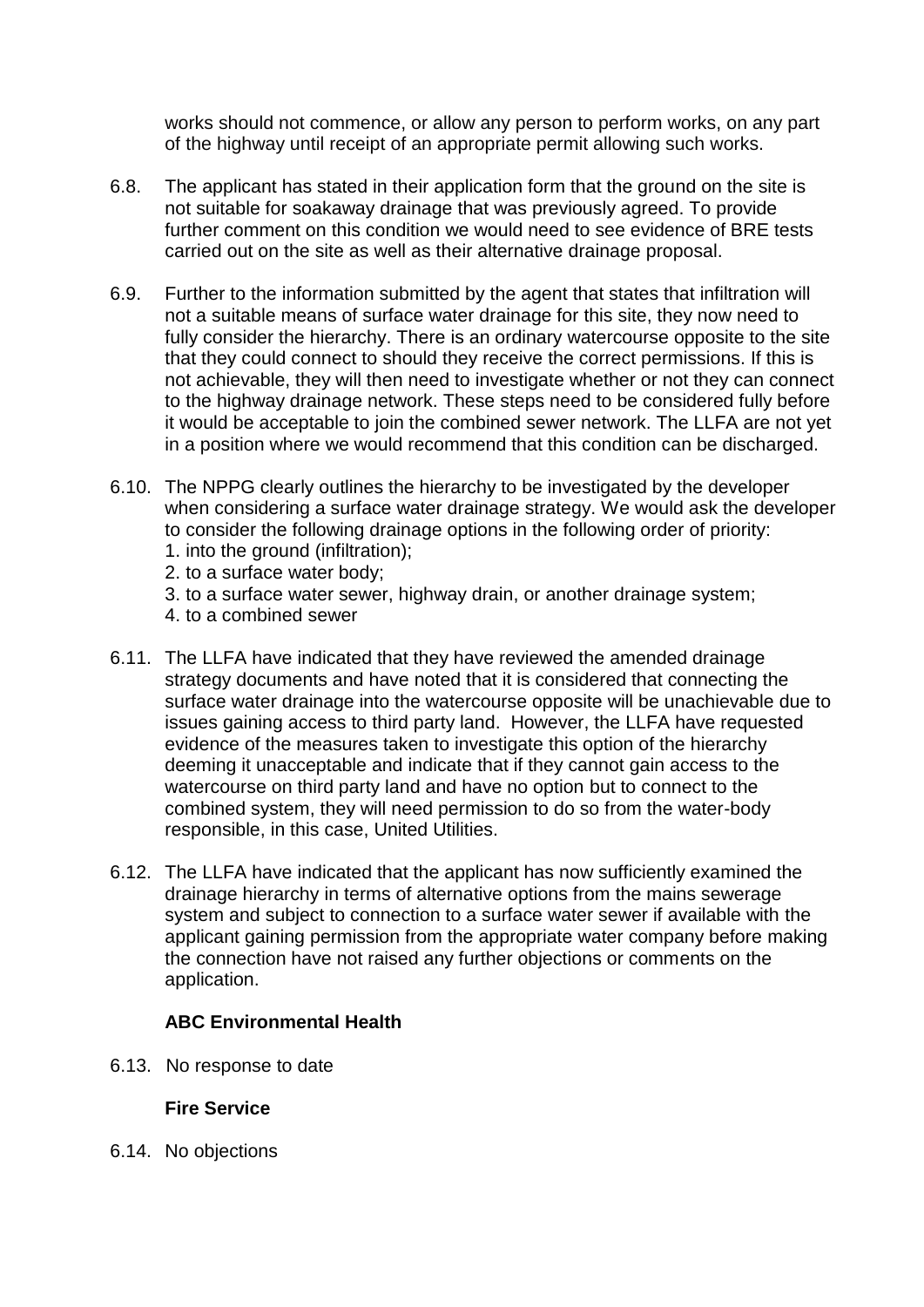### **United Utilities**

- 6.15. In accordance with the National Planning Policy Framework (NPPF) and the National Planning Practice Guidance (NPPG), the site should be drained on a separate system with foul water draining to the public sewer and surface water draining in the most sustainable way.
- 6.16. Further to our review of the submitted drainage documents; Drainage Strategy, the plans are not acceptable to United Utilities because our record shows that there is a ditch opposite to the site.
- 6.17. Therefore, we have not seen robust site evidence (including a ground condition report with soil infiltration testing under BRE365) that the drainage hierarchy has been thoroughly investigated and the proposals are not in line with the Non-Statutory Technical Standards for Sustainable Drainage Systems.
- 6.18. United Utilities recommend a condition, "investigation of the hierarchy of drainage options in the National Planning Practice Guidance (or any subsequent amendment thereof). This investigation shall include evidence of an assessment of ground conditions and the potential for infiltration of surface water; (ii) A restricted rate of discharge of surface water agreed with the local planning authority (if it is agreed that infiltration is discounted by the investigations); and (iii) A timetable for its implementation."

United Utilities have confirmed no objection to the recent amended drainage report as they consider sufficient evidence has been submitted under the sequential test.

The application has been advertised by site notice and neighbour letter.

- 6.19. There has been 7 letters of objection which relate to the following points:-
	- There is no reference to the rainwater harvesting system
	- The ground is not suitably for a soakaway
	- There is water runoff from the site onto the highway
	- There are sewage issues in the village
	- No details of materials of the driveway
	- Where is the driveway going to drain to?
	- Connecting to the public sewers is a cost saving measure
	- Water and proximity to the main road has the potential to undermine the main road
	- The surface water should drain into the Beck
	- Reference is made to previous sewage pollution incidents in 2001, 2005, 2013 and 2014 arising following heavy continuous rain. The addition of an additional property to the system which is inadequate is unacceptable. (United utilities were reported to on all the former incidents). They therefore oppose the proposed amendments.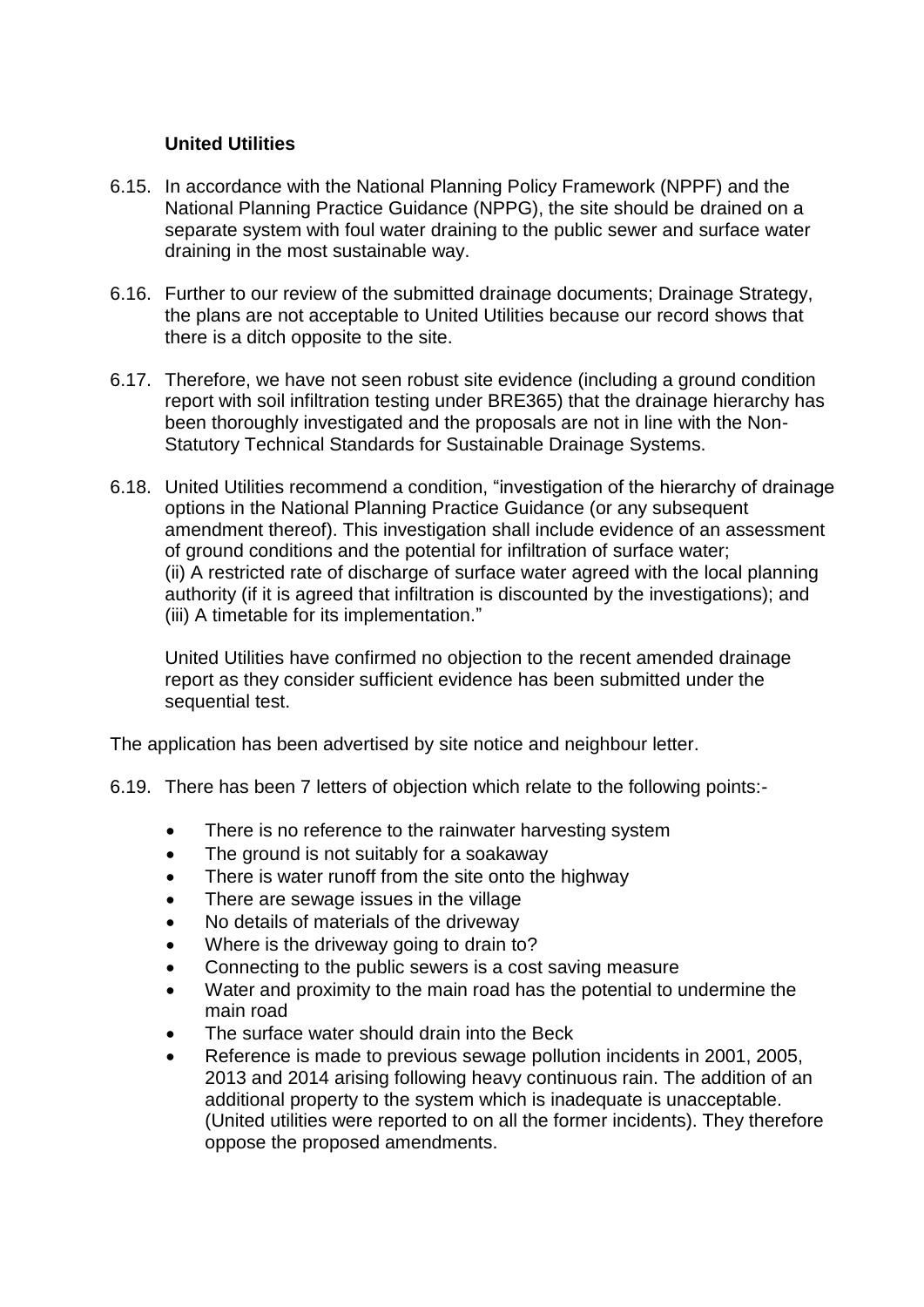# **7. Environmental Impact Assessment**

- 7.1. The Town and Country Planning (Environmental Impact Assessment) Regulations 2017
- 7.2. The development does not within Schedule 1 nor 2 and, as such, is not EIA development.

### **8. Duties**

8.1. Section 66 of the Planning (Listed Buildings and Conservation Areas) Act 1990 requires that the Local Planning Authority shall have special regard to the desirability of preserving listed buildings or their settings or any features of special architectural or historic interest which they possess.

### **9. Development Plan Policies**

### 9.1. **Allerdale Local Plan (Part 1)**

- S1 Presumption in Favour of Development
- S2 Sustainable Development
- S3 Spatial Strategy and Growth
- S4 Design Principles
- S5 Development Principles
- S7 A mixed and balanced housing market
- S27 Heritage assets
- S29 Flood Risk and Surface Water Drainage
- S32 Safeguarding amenity
- S33 Landscape
- S35 Protecting and enhancing biodiversity and geodiversity
- DM14 Standards of Good Design

### 9.2. **Allerdale Local Plan (Part 2)**

The site is located within the defined settlment limits as defined by Policy SA2 The proposal falls below the modified thresholds for enhanced Buildings Regulations' Part M accessibility (policy SA5) and broadband (policy SA33).

### **10. Other material considerations**

### 10.1. **National Planning Policy Framework (NPPF) (2021)**

### 10.2. **Allerdale Borough Council Plan 2019-2023:**

Strengthening our economy - Supporting the development of new homes where they are needed.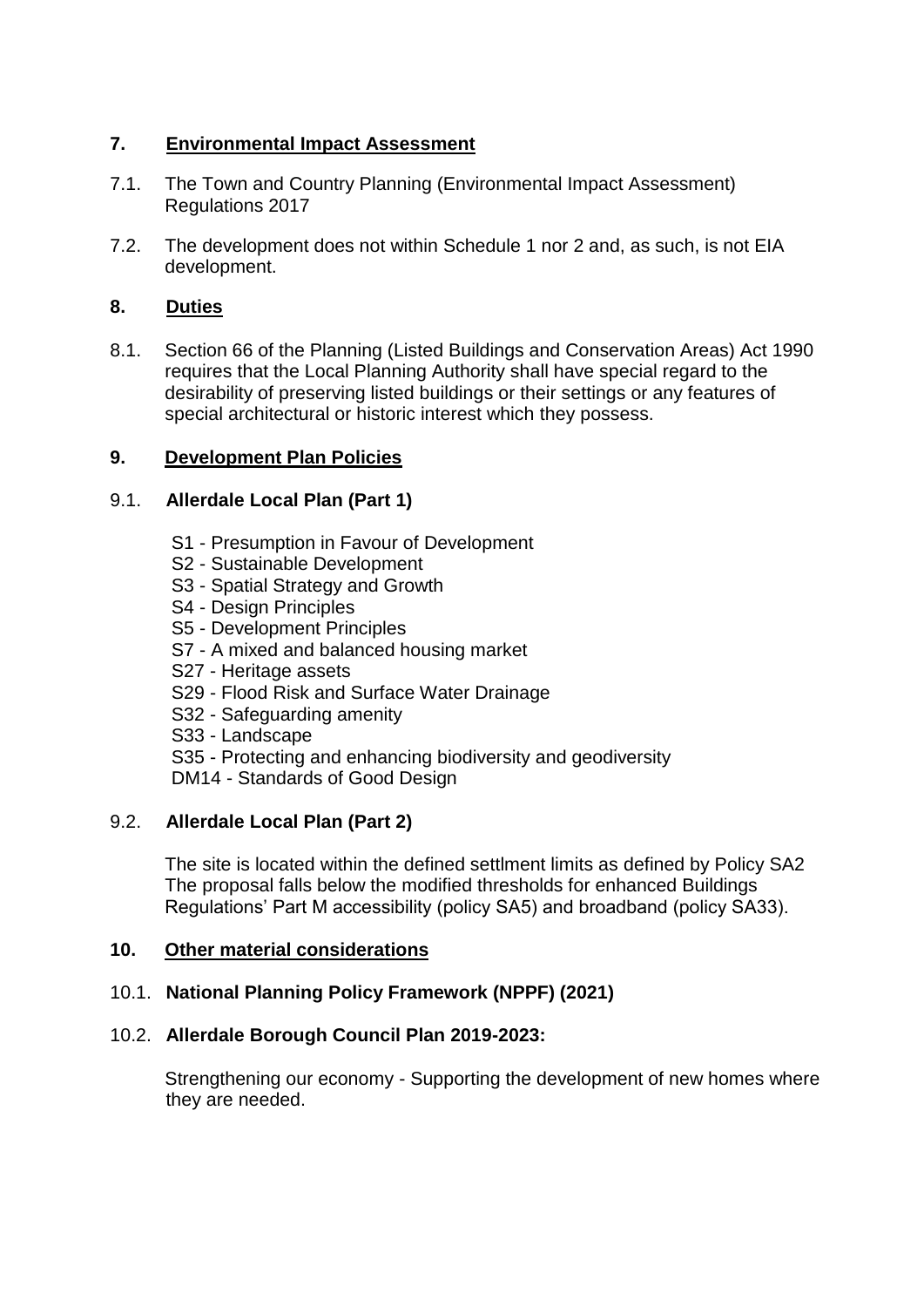# **11. Policy weighting**

11.1. Section 38(6) of the Planning and Compulsory Purchase Act 2004 requires that, if regard is to be had to the development plan for the purpose of any determination to be made under the Planning Acts, the determination must be made in accordance with the plan unless material considerations indicate otherwise. This means that the Allerdale Local Plan (Part 1) 2014 and the Allerdale Borough Local Plan (Part 2) 2020 policies have primacy.

# **12. Assessment:**

# **Principle of development**

12.1. The principle of the development has been considered under application 2/20018/0164 with the permission being extant given development has commenced within the appropriate timescales. As the development is not being built in accordance with the approved plan an application to vary the existing scheme is considered acceptable to regularise the development as built.

# **Heritage**

12.2. The listing for Croft Foot Farmhouse and adjoining barn are described in the listing as follows:-

"Farmhouse and barn. Dated 1705 over entrance, with C19 alterations. Painted roughcast walls, under graduated greenslate roof with cement rendered chimney stacks. 2 storeys, 3 bays with long right barn under common roof. Top-glazed 6 panel door in painted stone surround. Sash windows with glazing bars, those on ground floor in enlarged C19 painted stone surrounds; upper ones in original chamfered surrounds. Barn has projecting large double plank doors and right casement window in plain reveals. Left extension now Sycamore House, is not of interest.

Listing NGR: NY0962828115."

12.3. When considering the amendments to the current design which has lowered the site levels from that approved, the scheme in this context is considered to have a lesser impact on the setting of the listed building than the approved scheme when considered against Policy S27 and the duty under section 66 of the Listed Buildings Act 1990.

# **Massing, Design and Landscape**

12.4. The site is elevated from the dwelling known as Beckside with the finished floor level being 2m higher; this is a reduction in levels of approximately 1m from the approved scheme. The use of the roof space rather than a full two storey dwelling is still retained as this was deemed necessary given this juxtaposition and responds to this constraint. The proposal is set marginally further forward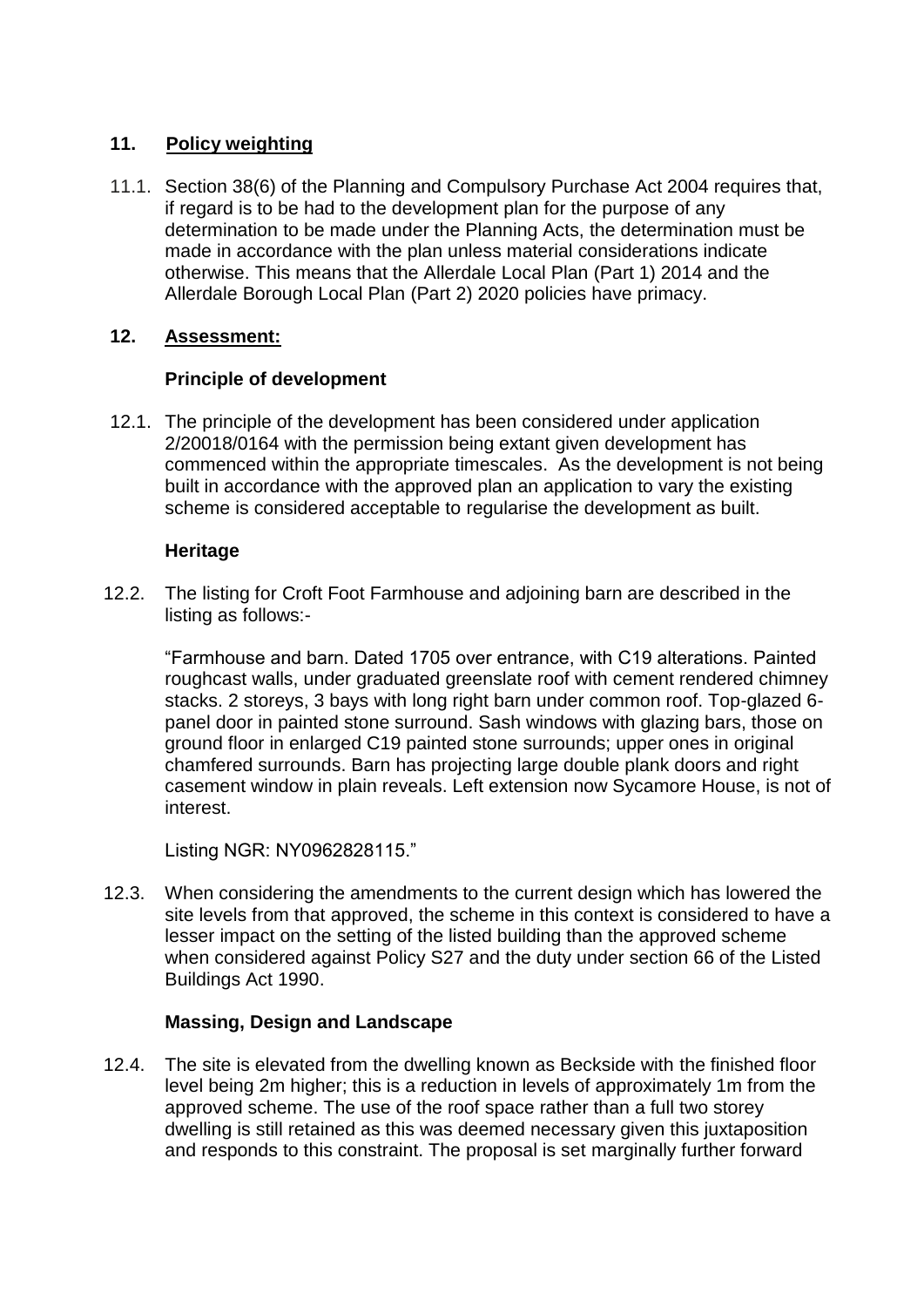into the site than the adjacent dwelling and would be higher. The dwelling would now have a ridgeline similar to the adjacent dwelling Northscape.

- 12.5. The footprint of the dwelling would remain similar to that approved without any harm to the surrounding area.
- 12.6. The site is prominent within the centre of the village and currently open in character. This prominence is accentuated by the location flanked by roads and the openness is characterised by the lack of landscaping or buildings. The roads are sensitive visual receptors. Officers consider that the amended scheme to be an improvement and that the amended design and scale of the development would comply with policies S4 and DM14 of the Allerdale Local Plan in terms of design, massing and fenestration arrangements and reduces the impact visually when approaching the site from the east.
- 12.7. The introduction of additional stone elevations is not considered to detract from the appearance of the property or surrounding area the remaining materials are the same as previously approved. Solar panels have been introduced to the scheme without any visual harm to the dwelling or its surroundings.

### **Drainage**

- 12.8. The foul water would be drained to the main sewer with the applicant initially indicating that all surface water would be to the main sewer under this application. (The original application indicated that any overflow from the system from the rainwater harvesting tank would enter into a crated system within the garden area.)
- 12.9. Further clarification has been sought during the course of the current application to demonstrate that the drainage hierarchy has been examined; the applicant has now reverted back to the surface water draining to a rainwater harvesting system which was considered acceptable under the original submission. The size of the system has been recalculated to a larger tank to ensure there is sufficient capacity from any drainage from the hard landscaped areas in addition to the dwelling.
- 12.10. United Utilities had initially indicated that there was still insufficient information that the appropriate examination of the hierarchy has been undertaken. Although the percolation tests provided were not considered to be to the appropriate BRE365 standards, there is evidence of standing water within trenches on the site, officers consider if the appropriate percolation test were undertaken it would demonstrate that the ground isn't suitable. The watercourse within close proximity to the site is located within private gardens and there does not appear to be any close connection points accessible on public or highway land within a reasonable distance from the development.
- 12.11. Although this issue is outstanding officers are confident that the amended drainage scheme can be achieved and this could be controlled by condition (as per the original consent) with the submission of the details given this is for the overflow from the rainwater harvest tank and would be likely a low discharge.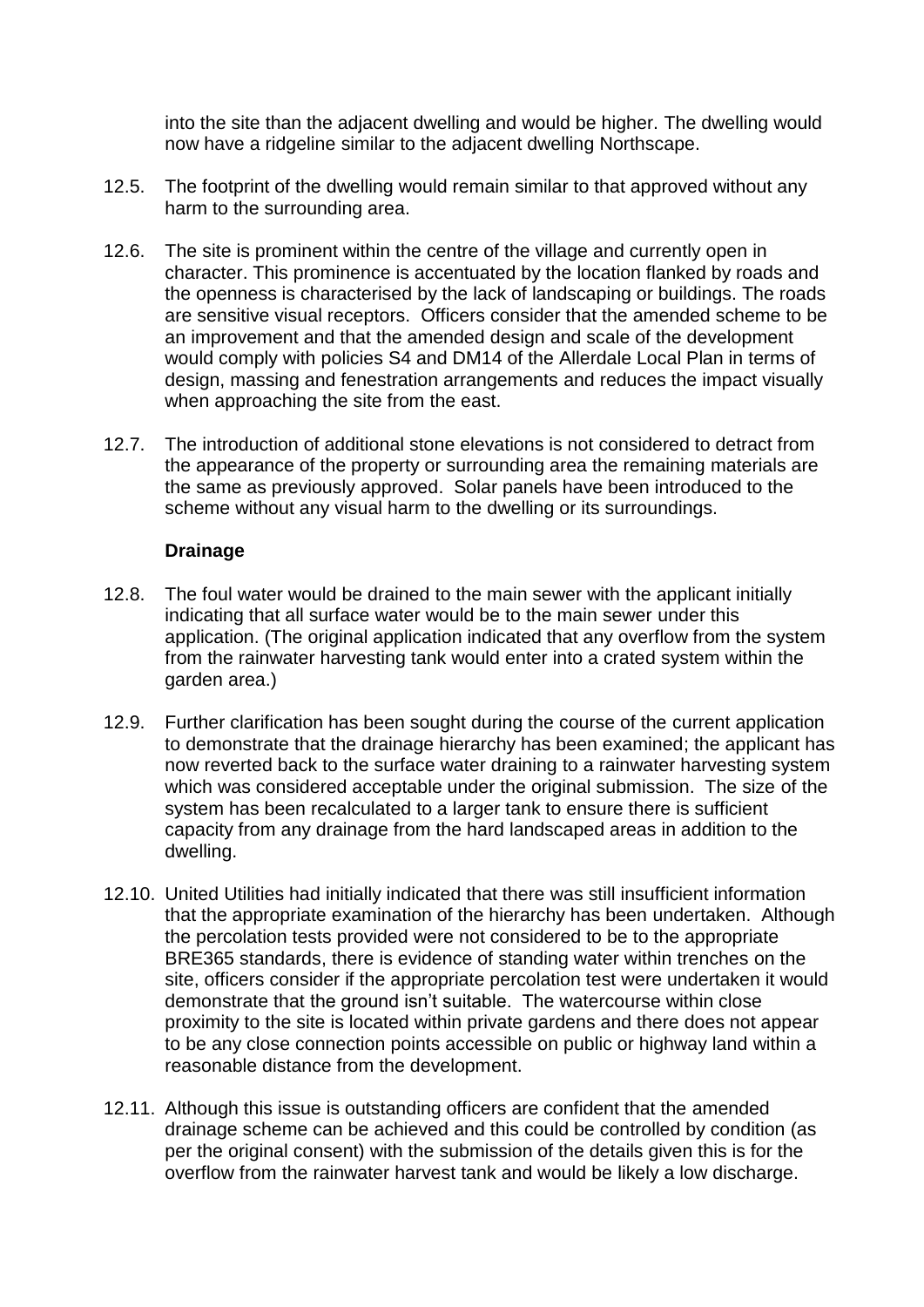United Utilities also had been satisfied with the development and had previously suggested a condition in relation to the examination of the drainage hierarchy. Officers had therefore formerly suggested that the full details of the drainage hierarchy were conditionally submitted within two months of the approval date. However members at the former panel meeting alternatively sought these details to be verified prior to determining any decision.

- 12.12. Drainage update September 2021 Further to the former panel meeting the applicant has provided a further detailed assessment of the drainage on site and United Utilities and the Lead Local Flood Authority have been consulted. United Utilities have been asked to provide any details in relation to know drainage issues in the area and in particular at Beckside.
- 12.13. The submitted report updates the drainage arrangement, contesting that ground conditions and percolation tests undertaken indicate poor natural percolation which will prevent natural discharge to ground on the site. A SuDs system was proposed comprising of a harvesting tank (from the rooves to be suitable for toilet flushing), permeable paving and sub-surface storage. Drainage and storage modelling was calculated for the site to include a crated system to account for storm events and a hydrobrake to limit the flow to no more than current greenfield runoff rates, with the proposal indicating that the runoff would be no more than 2ls.
- 12.14. United Utilities raise no objections to the amended drainage report i.e. the sequential drainage test has been addressed. The views of the LLFA are still awaited. Clarification is also awaited from United Utilities on the foul drainage problems referred to at the last panel meeting.
- 12.15. Comments have been received that the rainwater harvesting tank has been installed incorrectly and water is pooling within the excavated hole. The tank at present has been delivered to the site is a different specification; the applicant has been advised that although the tank has approval under the original application the previous agent changed the specifications and these have been incorporated into the documents considered by United Utilities. The present agent has advised the applicant of this and has indicated that the tank would not be installed. Any installation of the rainwater harvesting tank would need to be covered by building regulation approvals.
- 12.16. The applicant has indicated that they have verbally approached third parties to establish if connection to the watercourse could be made. Officers have sought further clarification as to the efforts made to connect to the watercourse and have requested details of which properties have been contacted to enquire about connection points and will report to any further updates.
- 12.17. The discharge rate to the combined would be less than the existing greenfield runoff rates and it should be noted that United Utilities has not objected to the discharge to the combined sewer and have previously agreed that the foul drainage for the same size dwelling to be connected to the main sewer.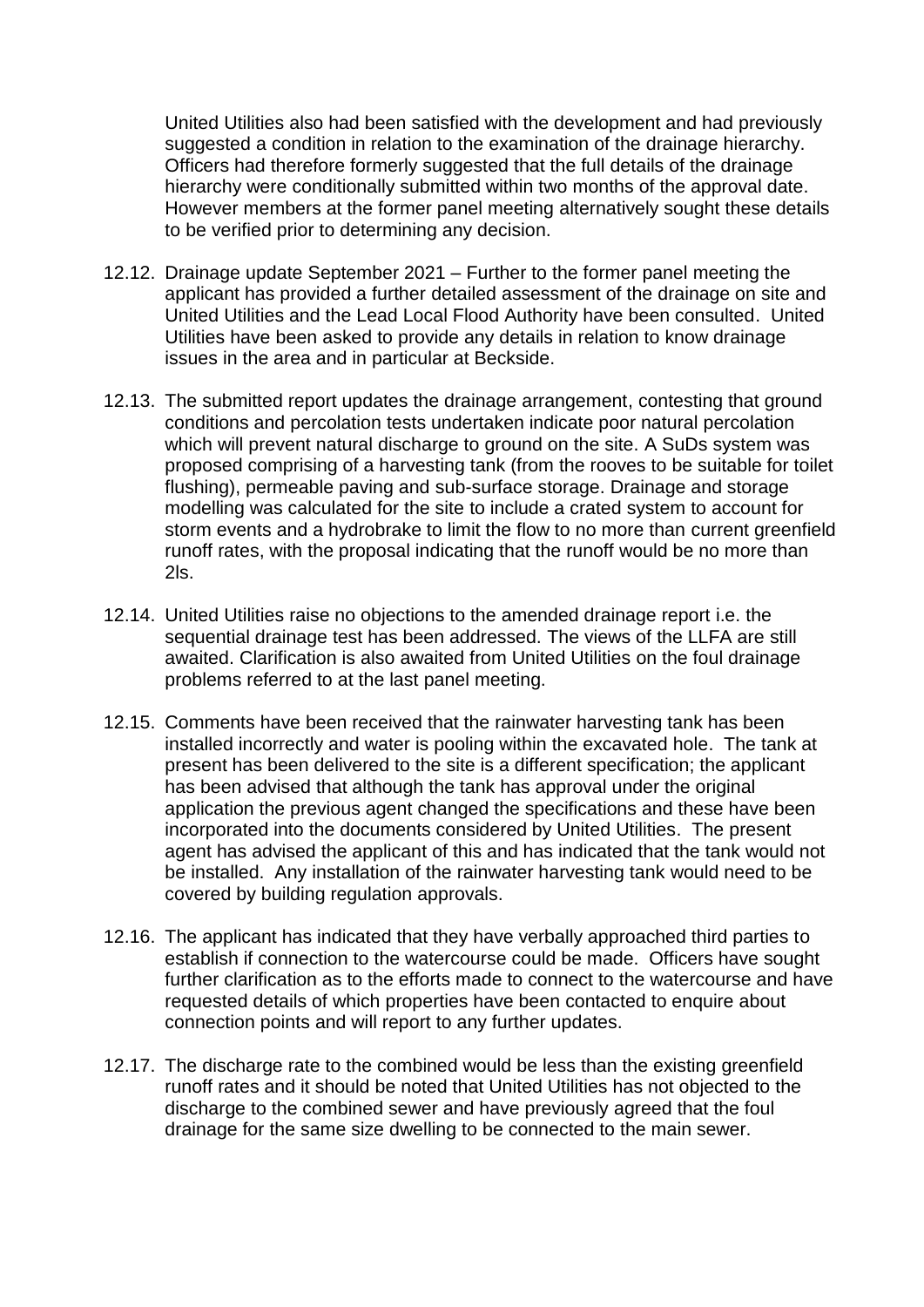- 12.18. United Utilities have not provided any further correspondence/communication on the wider flooding issues on Beckside but have indicated that the Operation Team should be contacted to help get the problem sorted.
- 12.19. **Drainage update 22 April 2022**  The applicant has now undertaken an exercise to contact the occupiers of the property opposite the site requesting agreement to discharge to the watercourse within their garden. We have now had confirmation that the occupiers are not willing to allow connection within their curtilage.
- 12.20. The applicant has also investigated a connection by way of the ditch adjacent to the unmade track adjacent to the property Meadow View; however, a Land Registry search has revealed the land is not in fact registered, with only the mineral interest being registered. Bearing this in mind officers would be unable to reasonably allow discharge to this ditch or request any works to this land as it would not be possible to legally enforce a condition to require the connection to land in unknown ownership.
- 12.21. The highways authority have confirmed that they will not allow connection into the highway drain.
- 12.22. Officers are not aware that a surface water sewer running within close proximity to the site with records indicating only a combined sewer within the highway to the front of Beckside.
- 12.23. Although it has been suggested that the connection to the surface water drain has already been connected, officers have no records of this taking place and no evidence before them. A building regulations application is progressing in relation to the site, the surface water drainage arrangement will need to be signed off by building control.
- 12.24. Officers are now satisfied that the applicant has explored all the options under the drainage hierarchy and given United Utilities have previously indicated that they have no objections to the connection, subject to satisfactory examination of the drainage hierarchy, officers consider this aspect of the development can be suitably conditioned to restrict the drainage to a rate no greater than 2ls as proposed within the applicant's drainage strategy.
- 12.25. A restriction of less than the greenfield runoff rate would not lead to any increase in flooding over and above the existing situation given this rate would be lower than the existing greenfield runoff rate.

### **Highway Issues**

12.26. The site access point would remain unchanged from the original onto the unclassified road which serves a number of residential properties. The visibility splays were previously approved crossing the garden area of the adjacent dwelling Northscape. However, the application site has been purchased and is no longer in the same ownership as Northscape. Officers consider that there is sufficient visibility from the access given the low speeds and number of vehicles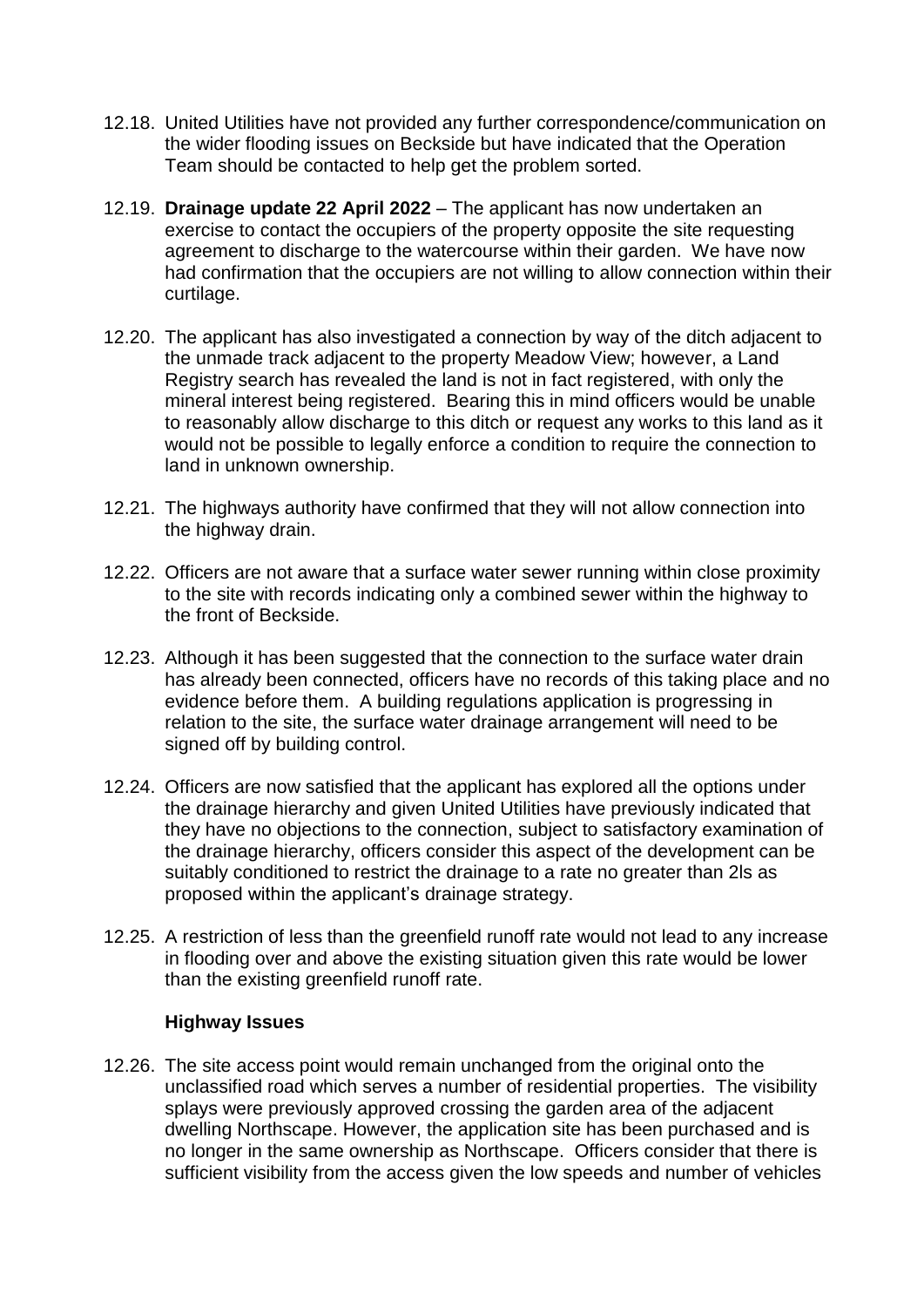using this point of the highway. It is considered that sufficient visibility can be achieved to the extremity of the site frontage within the highway verge and can be conditioned accordingly.

- 12.27. The access and parking would allow for turning so cars can enter and leave the site in a forward gear and the amended plans show that an acceptable gradient can be achieved for the parking and turning area which is in accordance with the Cumbria design guide. As previously approved an Aco drain is to be installed to the access point to prevent water discharging onto the highway.
- 12.28. The highways authority have indicated that they have no highways objections subject to there being no alterations to the access point.
- 12.29. The only amendment to the scheme in terms of the highway arrangement is the introduction of a low wall to the site frontage. This is below 1m and is not considered to compromise highway safety significantly or severely as advised by the NPPF where maximum speeds achievable are proportionally low. The highways authority has not raised any objections to the amended plans.

### **Ecology**

12.30. The development is not considered to raise any new ecological impacts.

### **Residential Amenity**

12.31. The scheme as amended would not have any detrimental impacts on nearby residential properties.

### **Other issues**

- 12.32. The parish council indicate that a topographical survey was to be submitted relating to the retaining walls. The topographical survey was limited to the site levels as the applicant was asked to demonstrate the gradient of the drive was acceptable and the correct levels of the dwelling in relation to the original site levels and surrounding land. The topographical survey did not include the details of the retaining walls. The details of the retaining wall adjacent to Northscape were approved as part of the earlier discharge of condition application and the applicant has been advised to liaise with the highways authority regarding any alterations that could affect the highway.
- 12.33. It has been brought to the Council's attention that a further building has been constructed within the curtilage of the site. This matter is being investigated as a separate issue and has not been considered under this application.

### **Local Financial Considerations**

12.34. Having regard to S70 (2) of the Town and Country Planning Act the proposal will have financial implications arising from New Homes Bonus and Council Tax Revenue.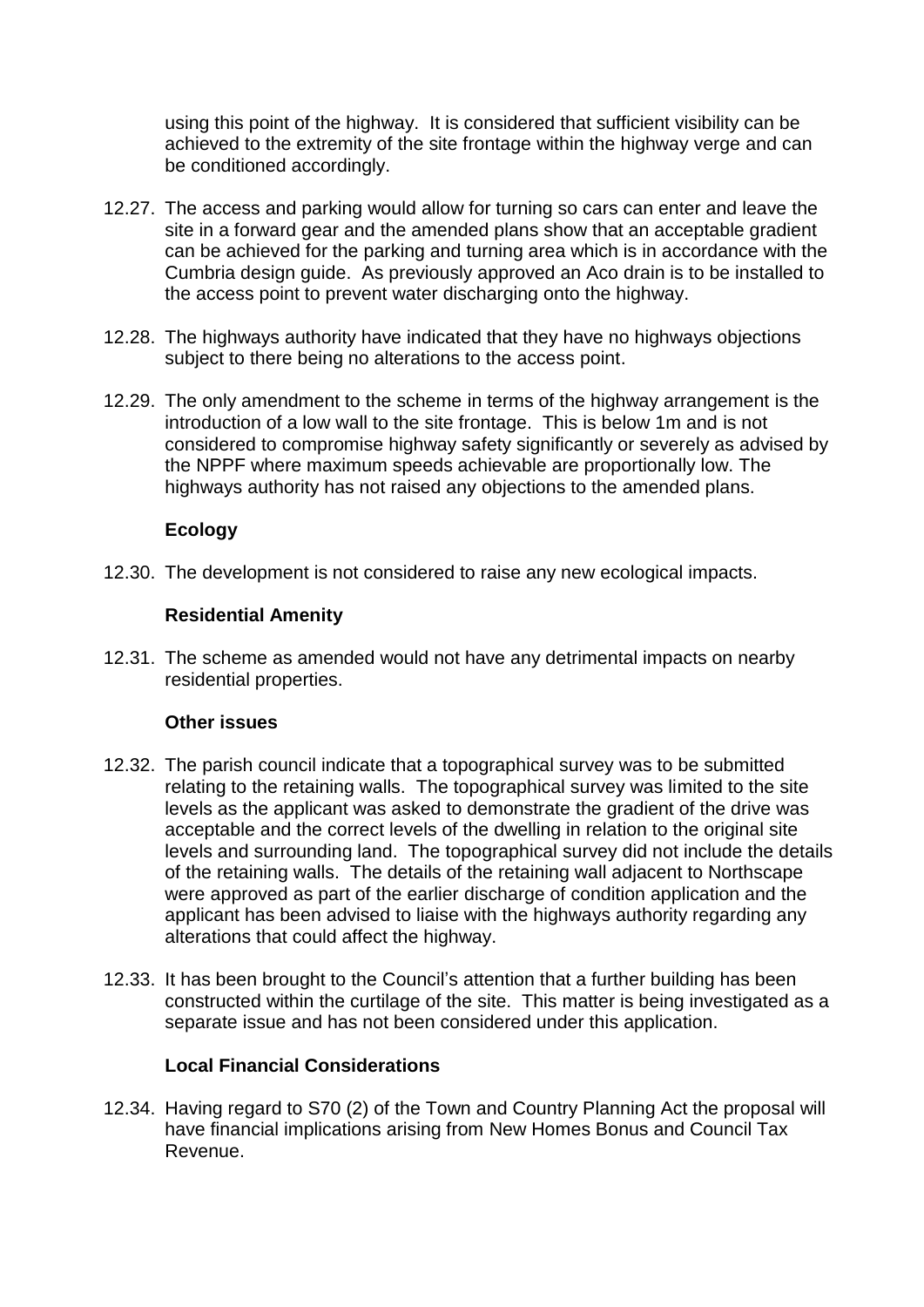# **13. Conclusions**

13.1. Officers consider that the merits of the revised house type and drainage arrangements are satisfactory and recommend that the application is acceptable subject to the imposition of conditions.

# **14. RECOMMENDATION**

Grant subject to conditions.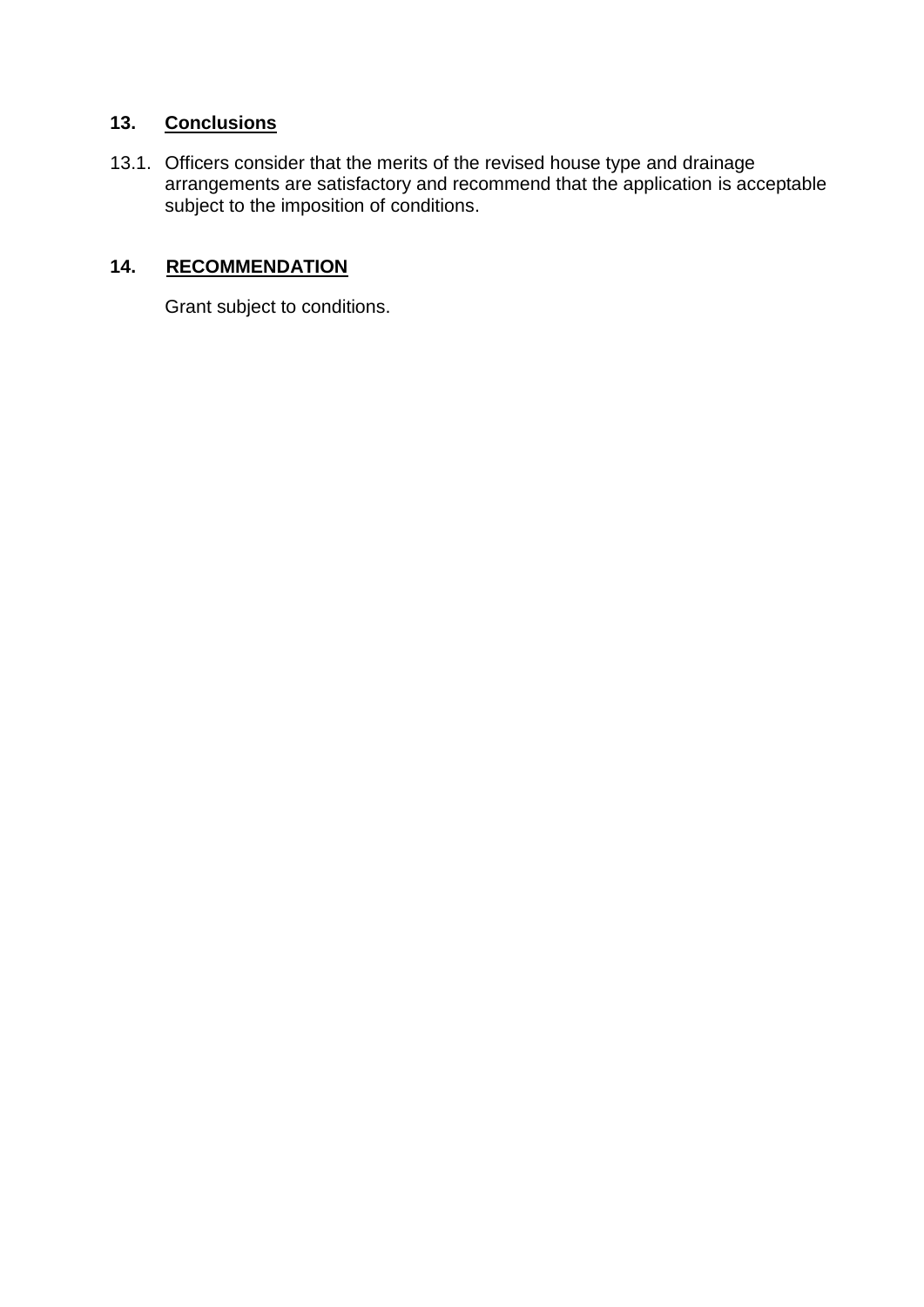## **Annex 1**

### **CONDITIONS**

**1. The development hereby permitted shall be carried out solely in accordance with the following plans: 223-04020 Rev 01 Proposed Ground Floor Plan 223-04021 Rev 01 Proposed First Floor Plan Dwg No 18.18 - Location Plan – Amended plan received 7 April 2021 GRAF Rainwater Harvesting Solutions – The Platin Flat Tank System– Amended plan received 20 April 2021 Email from Richard Lindsay dated 20 April 2021 – Amended plan received 20 April 2021 DWG No 21.24.ELE - Elevations – Amended Plan received 30 July 2021 EAG-001-005 – Site Levels – Amended Plan received 30 July 2021 Dwg No 21.24.Site – Site Plan – Amended plan received 30 July 2021 Dwg No. 18.18.RW – Section through Retaining Wall – approved under CON1/2020/0027 21-406r001 - Drainage Report – Amended plan received 7 September 2020** Reason: In order to ensure that the development is carried out in complete accordance with the approved plans and any material and non-material alterations to the scheme are properly considered.

### **Post-commencement/Pre use commencing conditions:**

**2. The development shall not be brought into use until visibility splays providing clear visibility to the extremity of the frontage x 2.4 metres measured down the centre of the access road and the nearside channel line of the major road have been provided at the junction of the access road with the county highway. Any existing planting within the visibility splay shall be reduced to a height not exceeding 1.0m above the carriageway level of the adjacent highway. Notwithstanding the provisions of the Town and Country Planning (General Permitted Development) Order 2015 (or any Order revoking and re-enacting that Order) relating to permitted development, no structure, or object of any kind shall be erected or placed and no trees, bushes or other plants which exceed 1m in height shall be planted or be permitted to grow within the visibility splay which obstruct the visibility splays.** 

Reason: To ensure an acceptable standard of highway access during the construction and operational use of the site, in compliance with the National Planning Policy Framework and Policy S2 and S22 of the Allerdale Local Plan (Part 1), Adopted July 2014.

**3. Prior to the occupation of the dwelling the works to the proposed crossing of the highway verge and surfacing and/or footway; surfacing in porous bituminous or cement bound materials; access drive gradient and measures to prevent surface water discharging onto or off the highway; shall be carried out in accordance with approved plans and shall be maintained operational at all times thereafter.**

Reason: To ensure a suitable standard of verge crossing and that the verge is properly reinstated before the development is brought into use, to ensure that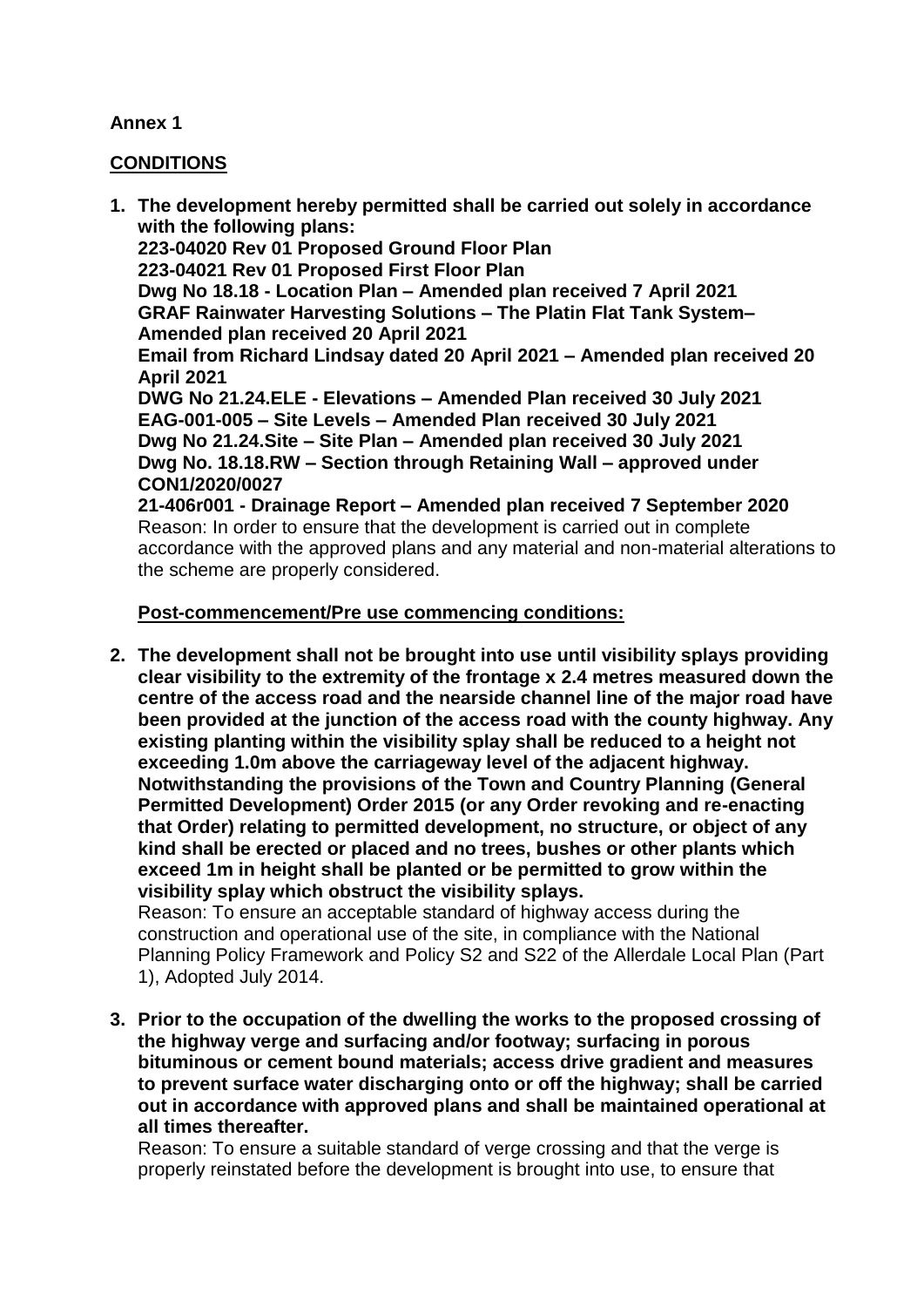pedestrians can negotiate road junctions in relative safety, minimise the risk of flooding and in the interests of highway safety.

**4. The approved scheme must be in accordance with the approved amended drainage report dated 7th September 2021 and with the Non-Statutory technical Standards for Sustainable Drainage Systems (March 2015) or any subsequent replacement national standards, the maximum allowable discharge rate from the development site shall be restricted to a rate of 2 litres per second unless otherwise agreed in writing by the Local Planning Authority. The development shall be completed prior to occupation of the dwellinghouse hereby approved and thereafter maintained and managed in accordance with the approved details.**

Reason: To promote sustainable development, secure proper drainage and to manage the risk of flooding and pollution in compliance with policy S29 of the Allerdale Local Plan (Part 1), Adopted July 2014.

### **Other**

**5. Foul and surface water shall be drained on separate systems (unless agreed under condition 4 of this consent).**

Reason: To ensure a sustainable means of drainage from the site and minimise the risk of water pollution to the local water environment, in compliance with the National Planning Policy Framework and Policy S2 of the Allerdale Local Plan (Part 1), Adopted July 2014.

- **6. There shall be no vehicular access to or egress from the site other than via the approved access, unless otherwise agreed by the Local Planning Authority.**  Reason: In the interests of highway safety and environmental management
- **7. Access gates, if provided, shall be hung to open inwards only away from the highway.**

Reason: In the interests of highway safety.

- **8. The dwelling/land use hereby approved shall not be occupied until the vehicular access, parking and turning requirements have been constructed in accordance with the approved plan and have been brought into use. The vehicular access, parking and turning provisions shall be retained and capable of use at all times thereafter and shall not be removed or altered without the prior consent of the Local Planning Authority.** Reason: To ensure a minimum standard of access, parking and turning provision when the development is brought into use.
- **9. All means of enclosure shown on Dwg No 21.24.Site – Site Plan – Amended plan received 30 July 2021 shall be constructed and retained and no part thereof shall be removed without the prior consent of the Local Planning Authority.**

Reason: To ensure a satisfactory standard of development which is compatible with the character of the area.